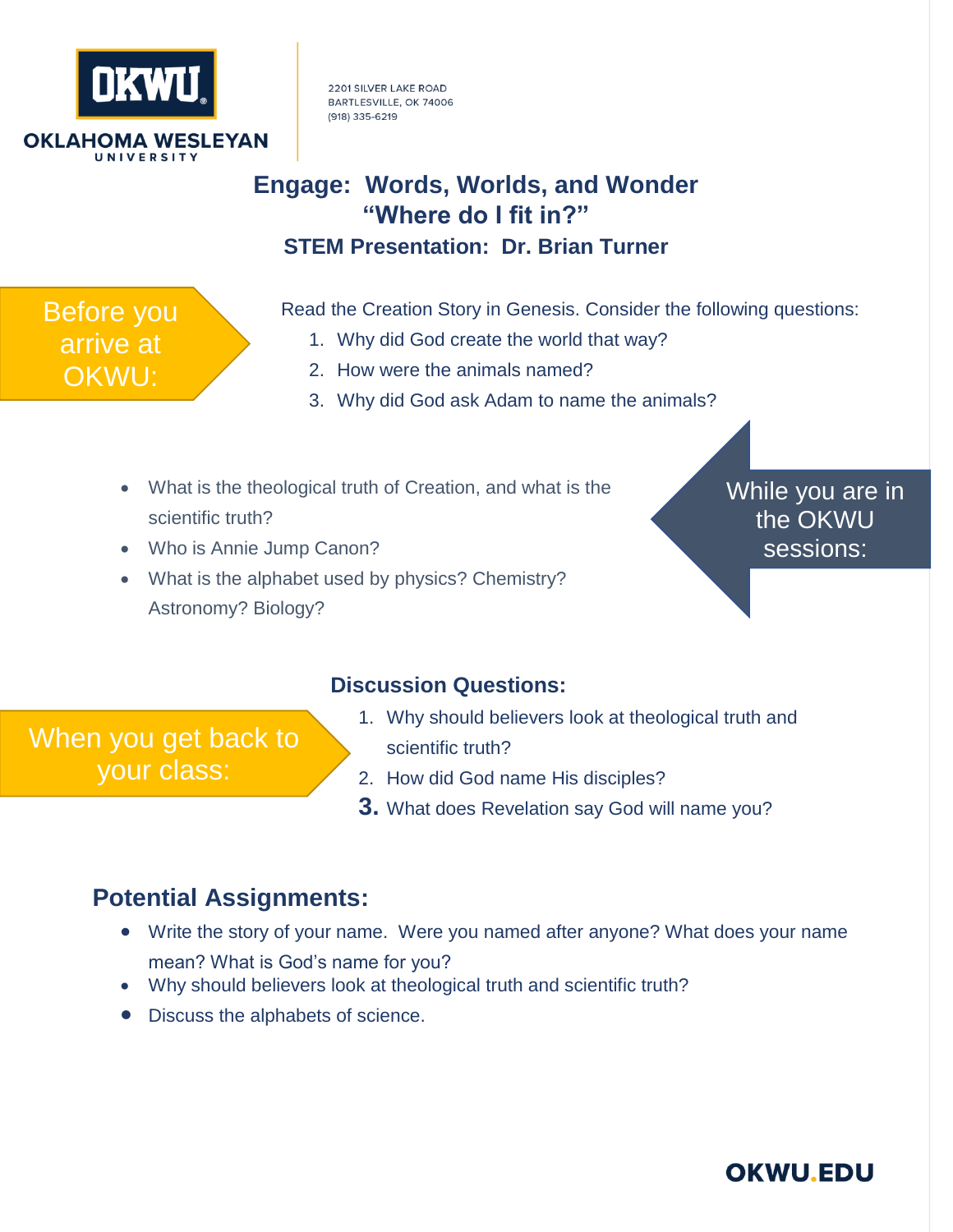

Before you

arrive at

OKWU:

2201 SILVER LAKE ROAD BARTLESVILLE, OK 74006 (918) 335-6219

## **Engage: Words, Worlds, and Wonder "Where do I fit in?" History Presentation: Professor Julie Hufstetler**

Interview your family members to learn the story of your family.

- 1. Where did you come from?
	- 2. What is your family history?
	- 3. Why should we study history?
- How do we create an identity by learning our own history?
- How can one's identity foster empathy?
- How does God command us to learn history?

While you are in the OKWU sessions:

#### **Discussion Questions:**

**1.** How can your identity shape your family history?

When you get back to your class:

- 2. How does learning history help us understand objective truth?
- **3.** In a world where we are practically sewn to our devices, what is the value of storytelling?

### **Potential Assignments:**

- Develop a multimedia presentation about your name and your family history.
- Research your family history in your country's history.
- Record an interview with an older family member. What life lessons can you learn from understanding his/her past?

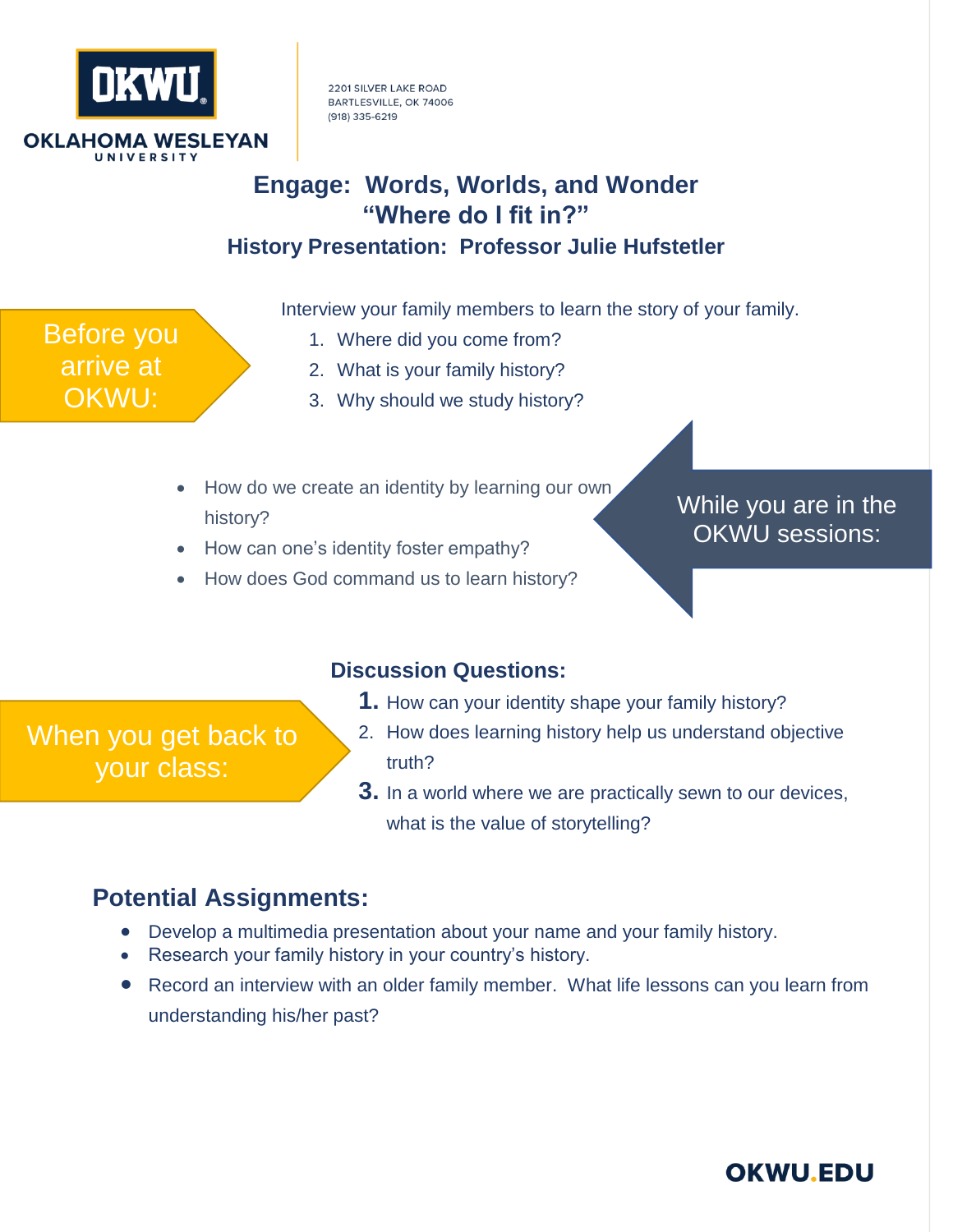

Before you arrive at

OKWU:

2201 SILVER LAKE ROAD BARTLESVILLE, OK 74006 (918) 335-6219

# **Engage: Words, Worlds, and Wonder "Where do I fit in?" English Presentation: Dr. Dalene Fisher**

Reflect on your own identity:

- 1. Did you ever feel invisible? Share that story.
- 2. Is it important to be liked? Why or why not?
- 3. Read Galatians 2:20 and reflect on what that means for your identity.
- Where is your identity found?
- What does it mean to be crucified with Christ?
- What does society tell us about our identity?

While you are in the OKWU sessions:

#### **Discussion Questions:**

- When you get back to your class:
- 1. Is it more Christlike to be a "nobody" or be a "somebody"? What if both
	- answers are incorrect?
- 2. Is it wrong to "love" ourselves? What does that look like in a biblical context?
- 3. What does it mean to find your identity in Christ?
- 4. How can we find our "identity" and self-worth in Christ?
- 5. How can we celebrate who we are in Christ?

### **Additional Resources for Extension Assignment**

On being and becoming: Self and self-identity in *Hamlet Romeo and Juliet* Act 2 Scene 2, lines 47-54 "Invictus" W.E. Henley "Tintern Abbey" William Wordsworth "I Am," John Clare "On a Columnar Self," Emily Dickinson "The Self-Unseeing," Thomas Hardy

"My Own Heart Let me More Have Pity On," Gerard Manley Hopkins "Self-Pity," D.H. Lawrence "Ariel," Sylvia Plath "Still I Rise," Maya Angelou Sonnet 62, Shakespeare Sonnet 3, Shakespeare "A Song About Myself," Keats